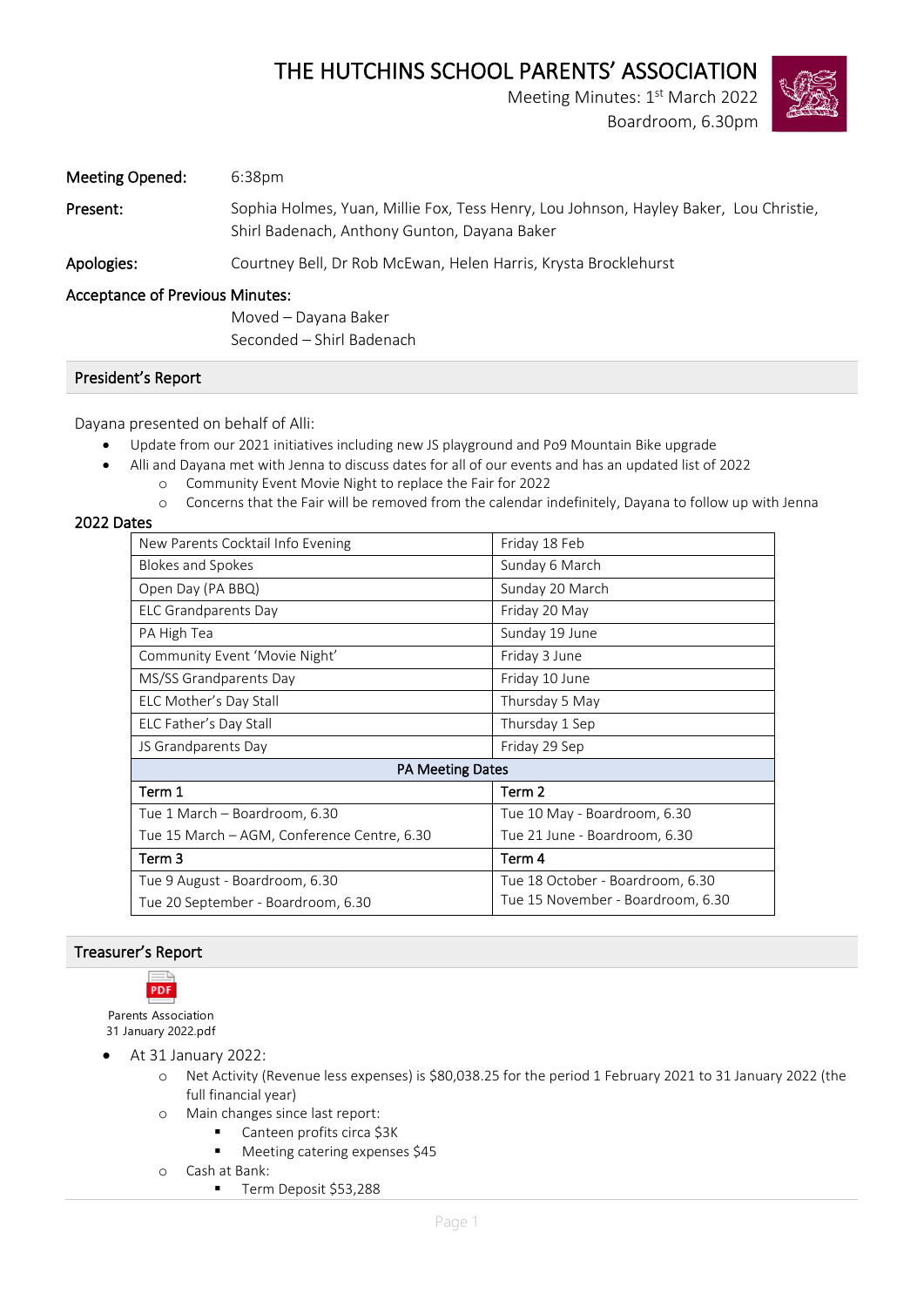Lou Johnson to take this on. Will contact the Heads of School and run

this initiative.

- Balance with the School \$250,443
- o Future Commitments:
	- \$150,000 Junior School Playground
	- \$28,800 Mountain Bike Upgrade Project

### Headmasters Report:

#### N/A

# Correspondence:

- Incoming:
	- o New members email

#### Actions arising from previous minutes

| Item | Action |
|------|--------|
|      |        |

Lost Property Blitz

- No time or senior school students at this time of the year.
- Difficult to find a date, proposal to address this next year
- Requiring helpers help sort and distribute

## Business Arising:

| Item                                                                                                    | Action                                             |
|---------------------------------------------------------------------------------------------------------|----------------------------------------------------|
| 2022 Events                                                                                             |                                                    |
| Term 1:                                                                                                 |                                                    |
| <b>Blokes and Spokes</b> - Anthony<br>$\circ$                                                           |                                                    |
| Volunteers - 9 more adults required                                                                     |                                                    |
| Increasingly difficult to organise with more and more bureaucracy and<br>٠                              |                                                    |
| paperwork which makes it very time consuming to organise                                                |                                                    |
| Suggestion for future events to transfer it more into a sporting event<br>٠                             |                                                    |
| To put on the agenda for future meetings to discuss alternatives<br>Open Day BBQ<br>$\circ$             |                                                    |
| Require volunteers to man our BBQ on the 20 <sup>th</sup> of March                                      |                                                    |
| Early: Lou, Tess                                                                                        | Lou Christie to                                    |
| Mid: Hayley, Tess, Dayana<br>$\bullet$                                                                  | organise and                                       |
| End: Shirl, Dayana                                                                                      | communicate with                                   |
| Term 2:                                                                                                 | volunteers                                         |
| High Tea<br>$\circ$                                                                                     |                                                    |
| Community Event<br>O                                                                                    |                                                    |
| Subscription for the PA                                                                                 |                                                    |
| A number of parents were querying the PA subscription and the purpose of it. Parents<br>$\bullet$       | Dayana to speak with                               |
| were opting out.                                                                                        | Jenna to discuss ways in<br>the PA can promote our |
| Suggestion from Rachel Lucas to include information as to what the subscription is for and<br>$\bullet$ | activities to the                                  |
| the benefits it provides to the school.                                                                 | community.                                         |
| Consideration to a regular communication from the PA and a way in which we could promote what<br>we do. |                                                    |
| <b>Book Lists</b>                                                                                       |                                                    |
| Raised that there continues to be books listed on the book list that are not used or used<br>$\bullet$  |                                                    |
| very little by teachers.                                                                                |                                                    |
| Concerns regarding the sustainability and effectiveness in the use of textbooks in the<br>$\bullet$     | C/F                                                |
| classroom.                                                                                              |                                                    |
| Suggestions for greater use of eBooks or class sets of books.<br>$\bullet$                              |                                                    |
| C/F to next meeting for further discussion.                                                             |                                                    |
|                                                                                                         |                                                    |